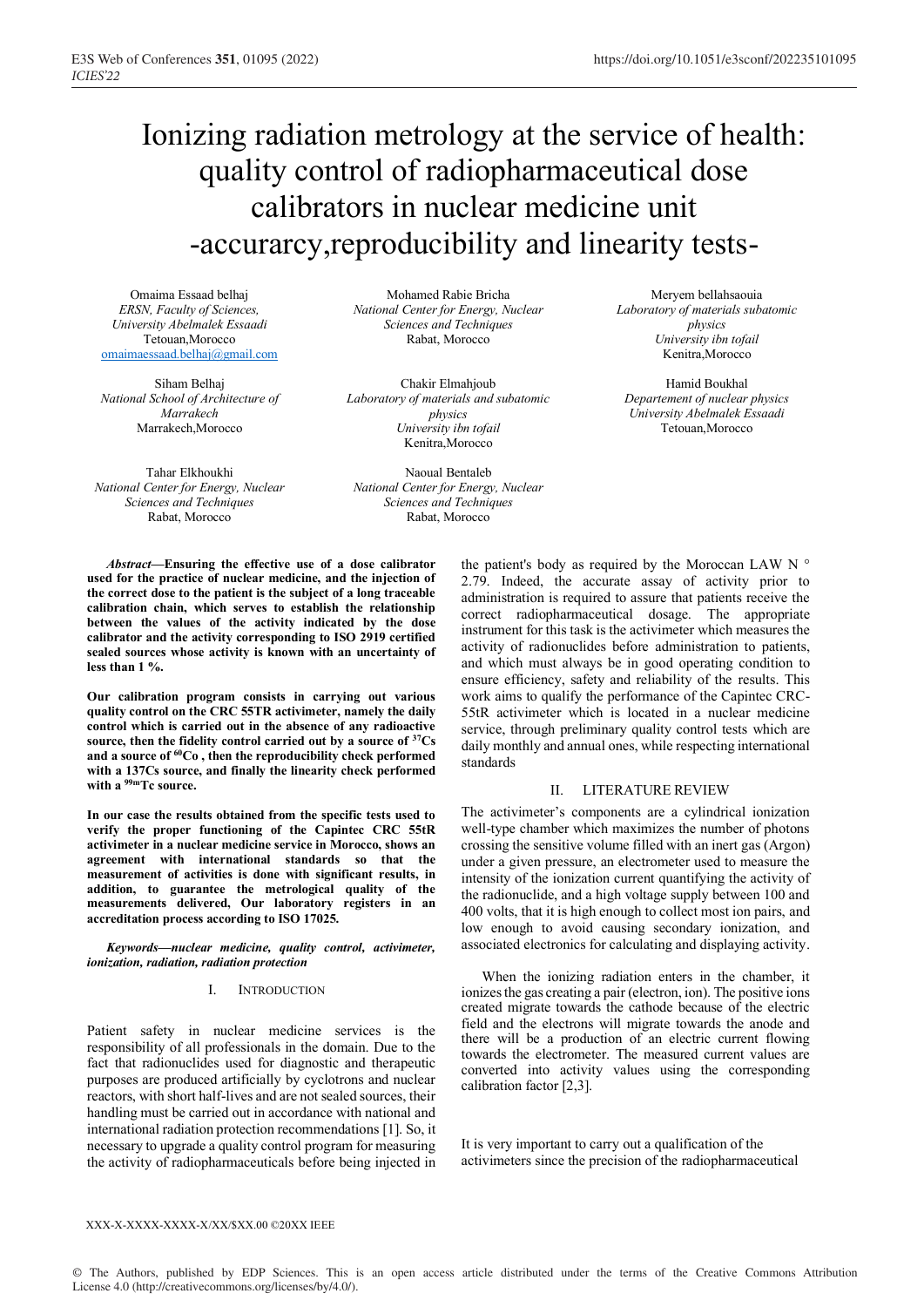dose delivered to a patient depends on the functioning of the activimeter.

Quality control tests are provided by the International Atomic Energy Agency and include accuracy, reproducibility and linearity tests [4]. These tests are designed to ensure the activimeter and the results obtained while respecting the limits of exposure to ionizing radiation provided by the principles of Radiation Protection: the justification of the practice, the limitation of exposures, and the optimization of radiation protection, whether for patients or workers[5].

#### III. MATERIEL AND METHODS

In this work, daily control, accuracy, reproducibility, and linearity tests concern a computerized Capintec Ref CRC55TR activimeter of a nuclear medicine service.



Fig. 1. Activimeter model CRC-55tR

In this first part of the quality control of the activimeter, the following sealed and certified sources constancy were used to carry out accuracy, reproducibility, and linearity tests:

TABLE 1. DESCRIPTION OF SOURCES

| Radionuclide | <b>Energy</b><br>(keV) | Half-life | <b>Initial</b><br>activity |
|--------------|------------------------|-----------|----------------------------|
| $^{137}Cs$   | 662                    | 30y       | $195,3 \mu Ci$             |
| ${}^{57}Co$  | 122.                   | 271,77 d  | 10.94 mCi                  |
| $99m$ Tc     | 141                    | 6.0067 d  | 34.9 mCi                   |



Fig. 2. Source of Co-57 used in this work.

The quality control consists of a daily, rapid control, covering all the elements of the activimeter and carried out before the preparation of radiopharmaceuticals, a monthly control to check the accuracy of the activimeter for the all the calibration factors and an annual check. Before any measurement, it is imperative to check the absence of radioactive sources near the activimeter and contamination [6].

These tests consist of an Auto Zero operation, a Background adjustment, a Chamber Voltage test, accuracy, reproducibility, and linearity check

### A. *Daily test*

This device allows us an automatically checking and confirmation of the measurement results by using the "DAILY" key, so the program starts the checks, then following the preprogrammed steps.

| Home                               | <b>Daily Test</b> | <b>Back</b> |
|------------------------------------|-------------------|-------------|
| 1) Remove All Sources from Chamber |                   | Continue    |
|                                    |                   |             |
|                                    |                   |             |
|                                    |                   |             |
|                                    |                   |             |
|                                    |                   |             |
|                                    |                   |             |
|                                    |                   |             |
|                                    |                   |             |
| Ch: 2, R<br>Ch                     |                   | Setup       |

Fig. 3. Activimeter screen in daily test

This test is done in the absence of any radioactive source.

# *1) Auto zero*

If the measured value drifted by more than  $\pm$  0.30 mV since the last measurement, the message "ZERO DRIFT" is displayed, and if the measured value is out of range ( $> \pm 10$ ) mV), the message "ZERO OUT OF RANGE" is displayed [7].

# *2) Background*

Always in the absence of any source, the second part of the daily test is the measurement of the background. The OK button is pressed to accept the result of the auto zero and continue the daily test. A progress of the bar will appear until a measurement is available. When the measurement is available, the result of the background measurement will appear. If the background is high but still acceptable ("R" Chambers: > 16.9μCi [0.625MBq] to < 500μCi [18.5MBq]; "PET" Chambers: 191.4μCi [7.08MBq] to 5.66mCi [209.4MBq]), the message "HIGH" will appear next to the measurement. Although the value is acceptable, the reason for the high value should be investigated. If any sources are found nearby, repeat the measurement. [7]

# *3) Chamber voltage*

The measurement of the polarization voltage of the activimeter is compared to the value entered at the factory. If the result is out of range, the message "FAIL" appears on the screen [7]

#### *B. Accuracy*

This test consists in choosing two different sources one in the range of medium energies, and the other for the low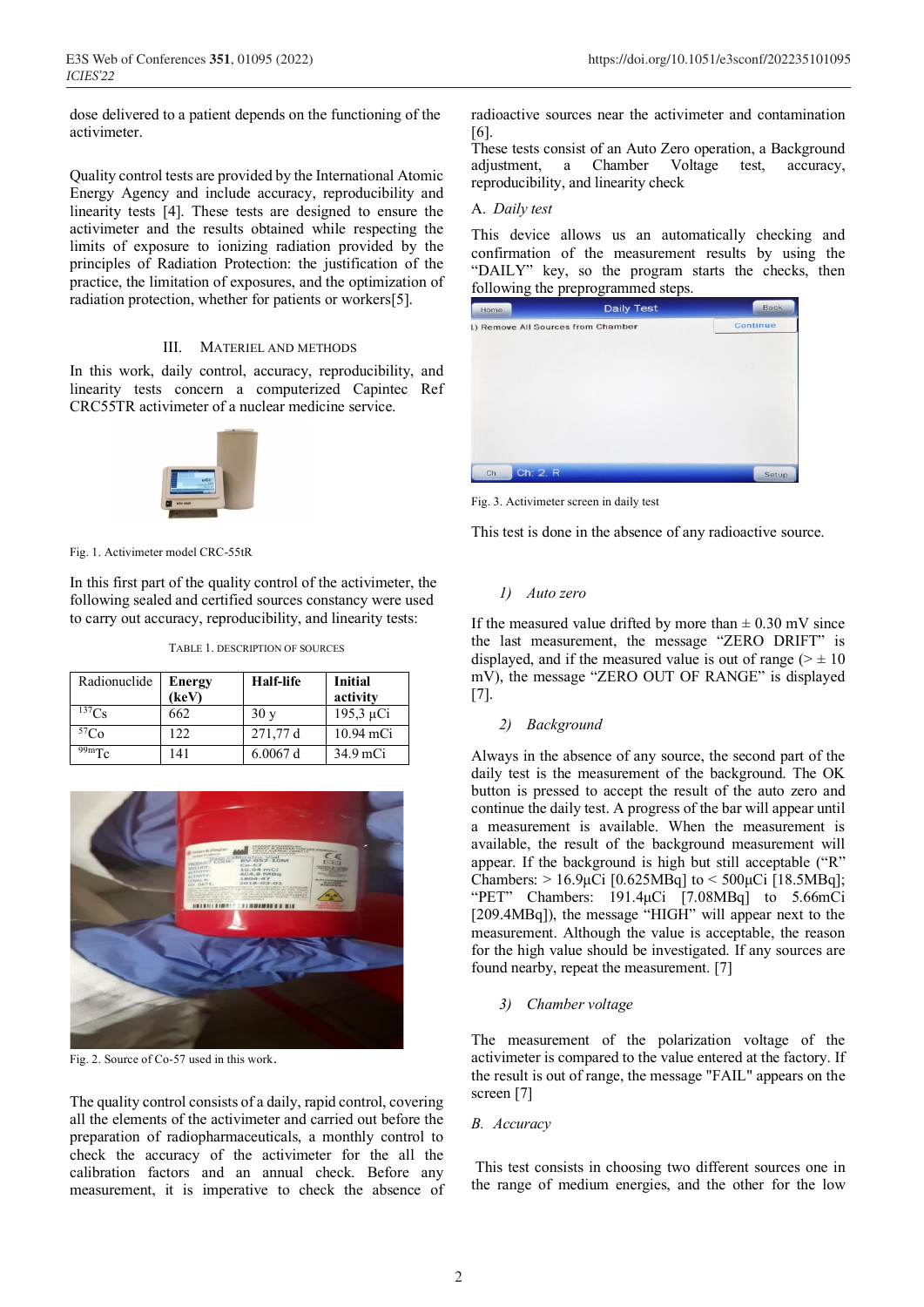energies. In the present work the two sources are  $^{137}Cs$  and  $^{57}Co$ 

The source being placed in the well chamber, and 12 activity measurements were carried out, while calculating the relative difference between the certified activity and the measured one, and the ratio of these two quantities makes it possible to clarify the correction factor:

# *Fc = Certified activity / calculated activity (1)*

# *C. Reproducibility*

This test consists of placing the source of  $137Cs$  in the well chamber, performing 30 measurements of the activity, during the day, the source is removed and then placed back in the chamber each time, while calculating the relative deviation between the certified activity and the obtained activity.

# *D. Linearity*

This test consists of placing the  $99mTc$  source in the well chamber over a day, and reading the activity value regularly, the Capintec CRC 55tR activimeter does this work automatically, and then calculate the deviation between the measured values and the reference value

# IV. RESULTS AND DISCUSSION

# A. *Daily test*

The auto zero is very close to zero, the background is very small and less than 0.62 MBq, and the chamber voltage

measurement is compared to the value entered at the factory, the message "Passed" appears on the screen the computerized activimeter which proves that the test result is good.

# *B. Accuracy*

TABLE1. MEASUREMENT PERFORMED WITH THE SOURCE OF <sup>137</sup>CS.

| n°             | A, measured       |        | А,      | difference       |       |
|----------------|-------------------|--------|---------|------------------|-------|
| measure        | A,Min             | A, Max | Average | theoretical(uCi) |       |
| 1              | 141,2             | 141,6  | 141,4   | 139              | 2,4   |
| $\overline{2}$ | 141,5             | 141,9  | 141,7   | 139              | 2,7   |
| 3              | 140,9             | 141,1  | 141     | 139              | 2     |
| 4              | 140,7             | 141,1  | 140,9   | 139              | 1,9   |
| 5              | 140,2             | 140,7  | 140,45  | 139              | 1,45  |
| 6              | 141               | 141,3  | 141,15  | 139              | 2,15  |
| 7              | 141,5             | 141,6  | 141,55  | 139              | 2,55  |
| 8              | 141               | 141,7  | 141,35  | 139              | 2,35  |
| 9              | 140,9             | 141    | 140,95  | 139              | 1,95  |
| 10             | 140,6             | 140,7  | 140,65  | 139              | 1,65  |
| 11             | 140,3             | 140,6  | 140,45  | 139              | 1,45  |
| 12             | 140               | 140,47 | 140,235 | 139              | 1,235 |
|                | average           |        |         | 140,982          |       |
|                | average deviation |        |         | 1,982            |       |

TABLE 2. RESULT CORRESPONDING TO THE ACCURACY TEST WITH 137CS **SOURCE** 

| medium energy        |                           |  |  |  |
|----------------------|---------------------------|--|--|--|
| Source $(^{137}Cs$ ) |                           |  |  |  |
| Reference activity   | Average measured activity |  |  |  |
| (µCi)                | $(\mu Ci)$                |  |  |  |
| 138,23<br>140,98     |                           |  |  |  |
| Correction factor Fc |                           |  |  |  |
| 1,02                 |                           |  |  |  |
| Deviation            |                           |  |  |  |
|                      |                           |  |  |  |

TABLE3. MEASUREMENT PERFORMED WITH <sup>57</sup>CO SOURCE

|                | A, measured        |        |         |                         |            |
|----------------|--------------------|--------|---------|-------------------------|------------|
| n° measure     | A,Min              | A, Max | Average | A, theoretical<br>(UCi) | difference |
| $\mathbf{1}$   | 682                | 683    | 682,5   | 690,9022559             | 8,40225589 |
| 2              | 680                | 684    | 682     | 690,9022559             | 8,90225589 |
| 3              | 694                | 694    | 694     | 690,9022559             | 3,09774411 |
| 4              | 680                | 684    | 682     | 690,9022559             | 8,90225589 |
| 5              | 681                | 684    | 682,5   | 690,9022559             | 8,40225589 |
| 6              | 684                | 687    | 685,5   | 690,9022559             | 5,40225589 |
| $\overline{7}$ | 686                | 686    | 686     | 690,9022559             | 4,90225589 |
| 8              | 691                | 692    | 691,5   | 690,9022559             | 0,59774411 |
| 9              | 691                | 692    | 691,5   | 690,9022559             | 0,59774411 |
| 10             | 683                | 685    | 684     | 690,9022559             | 6,90225589 |
| 11             | 684                | 687    | 685,5   | 690,9022559             | 5,40225589 |
| 12             | 685                | 686    | 685,5   | 690,9022559             | 5,40225589 |
|                | <b>MOYENNE</b>     |        |         | 686,042                 |            |
|                | <b>ECART MOYEN</b> |        |         | 4,861                   |            |

TABLE 4. RESULT CORRESPONDING TO THE ACCURACY TEST WITH 137CS **SOURCE** 

| low energy              |                           |  |  |  |  |
|-------------------------|---------------------------|--|--|--|--|
| Source $(57)$<br>$Co$ ) |                           |  |  |  |  |
| Reference activity      | Average measured activity |  |  |  |  |
| $(\mu Ci)$              | (uCi`                     |  |  |  |  |
| 690,90                  | 686,04                    |  |  |  |  |
| Correction factor Fc    |                           |  |  |  |  |
| 0.99                    |                           |  |  |  |  |
| Deviation               |                           |  |  |  |  |
|                         | 0.71%                     |  |  |  |  |

The deviation results of the 12 measurements found for the two sources of Cs-137 and Co-57 are respectively 1.4% and 0.71%, less than 5%, which is in accordance with the acceptability criteria mentioned in Quality Assurance for Radioactivity Measurement in Nuclear Medicine [AIEA][4].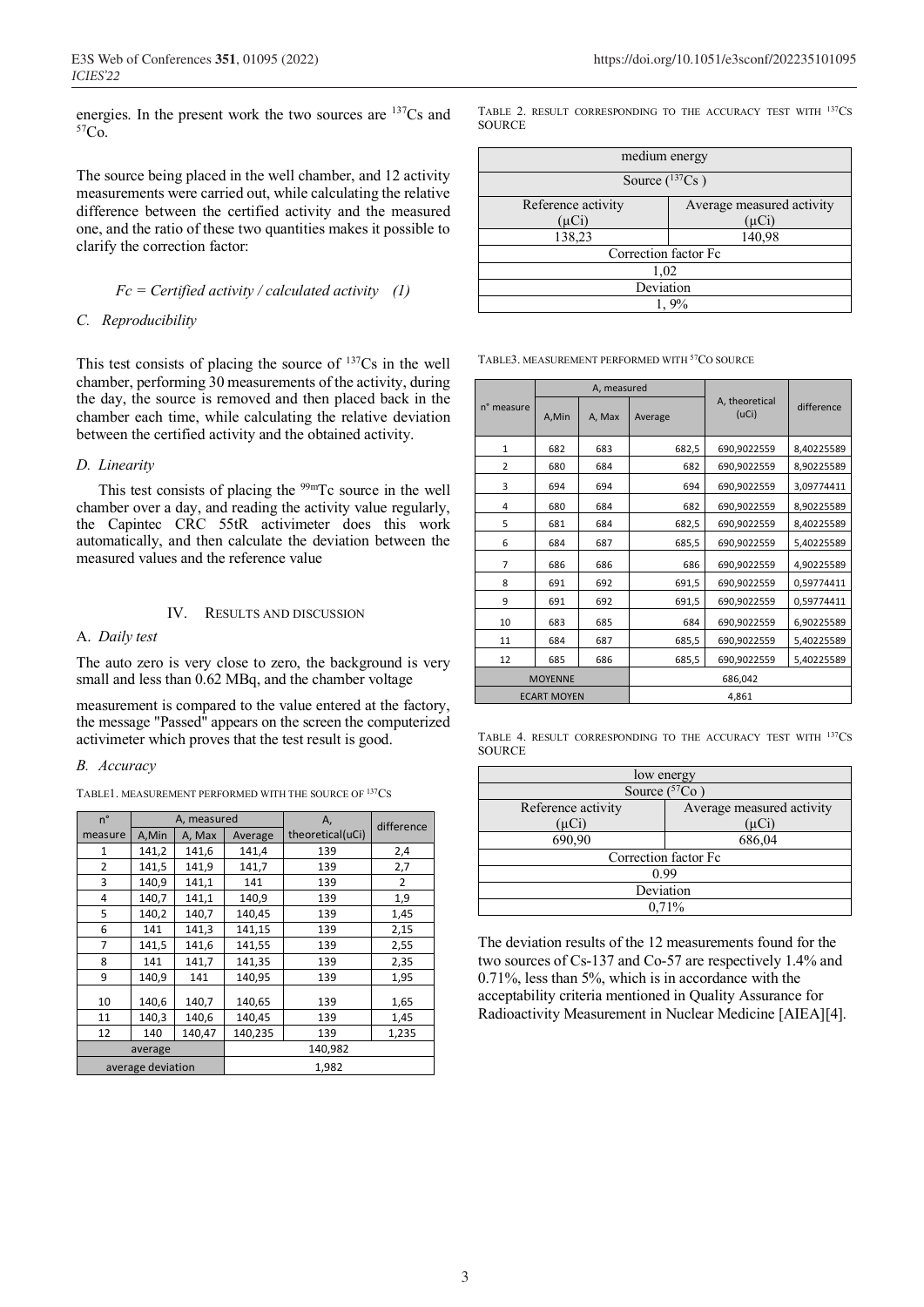|  | TABLE5. MEASUREMENT PERFORMED WITH THE SOURCE OF <sup>137</sup> CS |  |  |  |  |
|--|--------------------------------------------------------------------|--|--|--|--|
|  |                                                                    |  |  |  |  |

| N°measure      | A. measured |       |         |
|----------------|-------------|-------|---------|
|                | A. Min      | A.Max | Average |
| $\mathbf{1}$   | 141,1       | 141.2 | 141,100 |
| $\overline{2}$ | 140,4       | 140,5 | 140,45  |
| 3              | 140,3       | 141   | 140,65  |
| 4              | 141,8       | 142,9 | 142,35  |
| 5              | 142         | 142,1 | 142,05  |
| 6              | 140,9       | 141   | 140,95  |
| 7              | 140,3       | 140,4 | 140,35  |
| 8              | 141,7       | 141,9 | 141,8   |
| 9              | 140,7       | 140,9 | 140,8   |
| 10             | 140,9       | 141   | 140,95  |
| 11             | 141,3       | 141,3 | 141,3   |
| 12             | 141,1       | 141,2 | 141,15  |
| 13             | 140,6       | 140,7 | 140,65  |
| 14             | 141,4       | 141,5 | 141,45  |
| 15             | 141,6       | 141,8 | 141,7   |
| 16             | 141         | 141,2 | 141,1   |
| 17             | 141,4       | 141,5 | 141,45  |
| 18             | 142,1       | 142,4 | 142,25  |
| 19             | 141,6       | 141,7 | 141,65  |
| 20             | 141,2       | 141,3 | 141,25  |
| 21             | 140,5       | 140,6 | 140,55  |
| 22             | 141,6       | 141,7 | 141,65  |
| 23             | 141,2       | 141,3 | 141,25  |
| 24             | 141,3       | 141,5 | 141,4   |
| 25             | 140,7       | 140,8 | 140,75  |
| 26             | 140,9       | 141   | 140,95  |
| 27             | 141,7       | 141,9 | 141,8   |
| 28             | 141,7       | 141,9 | 141,8   |
| 29             | 141,3       | 141,4 | 141,35  |
| 30             | 141,8       | 141,9 | 141,85  |
| <b>Average</b> |             |       | 141,292 |

TABLE 6. RESULT CORRESPONDING TO THE REPRODUCIBILITY TEST WITH THE SOURCE OF 137CS

|                    | Source $(^{137}Cs)$                |
|--------------------|------------------------------------|
| Reference activity | Average measured activity          |
| $(\mu Ci)$         | $(\mu Ci)$                         |
| 138,23             | 141,292                            |
|                    | Standard deviation of measurements |
|                    | 0.529                              |
|                    | Relative standard déviation        |
|                    | 0.37%                              |

The relative standard deviation of the 30 measurements gives a value of 0.4% and which is less than 1%, so in accordance with the criteria of acceptability cited in Quality Assurance for Radioactivity Measurement in Nuclear Medicine [IAEA][4].

*B. Linearity*



|                                                | AutoLinearity Test - Ch: 1, R |                        |                 |
|------------------------------------------------|-------------------------------|------------------------|-----------------|
| luclide: Tc99m                                 | Interval: 10 mins             |                        |                 |
| <b>Bate Time / Elapsed</b>                     | Meassured                     | Productord             | <b>36. Voir</b> |
| <b>MG.39/2021 22:02</b><br>Japted 200 min      | $22$ Pan Cr.                  | 22.8mQ                 | <b>CERTI</b>    |
| lan 19 2021 22 12<br>Elepsed: 210 min.         | 23.2001                       | 22.3000                | $-100$          |
| lan 19 2021 22:22<br>Elapsed: 220 min.         | $22.9 \text{mC}$              | 22.9 <sub>m</sub>      | <b>CLICK</b>    |
| Jan 19 2021 22:32<br>Elapsed 230 min.          | 22.4 <sub>0</sub>             | 22 AmiOi               | 0.01            |
| Jun 19 2021 22:42<br>Eliapsaid 240 min         | 22.0mQ                        | 22.0 <sub>m</sub>      | 0.1             |
| San 19/2021 22:52<br>Etapsed 250 min           | $22$ GrnCk                    | $O(1)$ Fience          | $\circ$         |
| <b>San 19 2021 23:02</b><br>Elephond 260 min.  | Q3.2mQ                        | 21.2002                | C <sub>2</sub>  |
| <b>New 19 2021 23 12</b><br>Elephons 970 min   | <b>CONTRACTOR</b>             | <b>CACIL SHOWN NOW</b> | <b>COLOR</b>    |
| Ban 19 2021 23 22<br>Elisprond 200 min.        | $204$ 4mCs                    | $20$ dm $n$            | -               |
| <b>Bars 3.5 2023 23 22</b><br>Elephant 200 min | 20.066                        | <b>10 GRAPH CL</b>     | 23.72           |

Fig. 4. Screen result of linearity test



Fig. 5. graph representing the reference activity and measured activity estimated from the linearity test

In the linearity test, the results show that the dose calibrator response is linear since the ratio of measured activity to expect activity remained is almost constant.

System linearity reflects both the linearity of the ionization chamber (saturation characteristics) and the linearity of the electrometer[8].

#### V. CONCLUSION

The results obtained show that the activimeter performs well, therefore it is compliant as it has shown excellent results with all 3 reference sources, which reflects the high-quality metrology of this system, as all results tests are within the acceptability limits given by International Atomic Energy Agency (IAEA).

In order to maintain the good competence and reputation of a nuclear medicine service, the instruments used must be calibrated and compliant during its operation to ensure its reliable results, and to obtain good quality examination images to allow an accurate diagnosis. The quality control tests of these instruments are required by the LAW N° 2.79 RELATING TO MEASUREMENT UNITS PROMULGATED BY THE DAHIR N° 1-56-193 OF 28 REBIA II 1407 (31 DECEMBER 1986), and which are